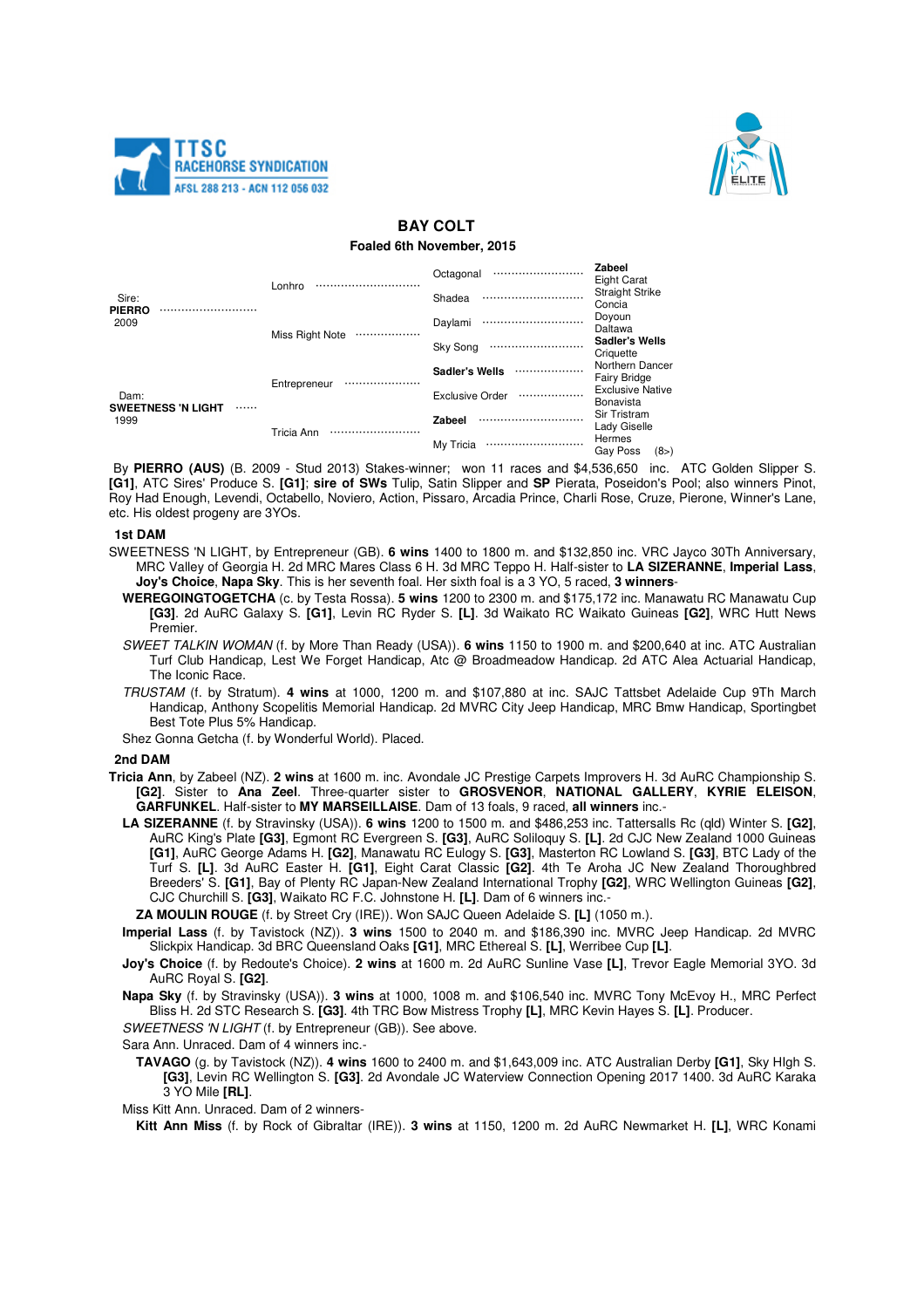



Premier. 3d AuRC King's Plate **[G3]**. 4th Waikato RC Westminster H. **[L]**.

**Could Be Pearls** (c. by Alamosa (NZ)). **3 wins** at 1200, 1400 m. and \$174,198. 2d Singapore Singapore 3 YO Classic **[Sin-2]**.

#### **3rd DAM**

- MY TRICIA, by Hermes (GB). Unraced. Half-sister to **ANYTHINGS POSSIBLE** (STC Winter Cup **[L]**), **Tristino**. Dam of 12 foals, all raced, **11 winners** inc.-
	- **GROSVENOR** (c. by Sir Tristram (IRE)). **6 wins**  3 at 2 900 to 2500 m. and \$464,850. VRC Victoria Derby **[G1]**, Sires' Produce S. **[G1]**, VATC Caulfield Guineas **[G1]**, STC Gloaming S. **[G2]**, Pago Pago Quality H. **[G3]**, VATC Balmoral S. **[L]**. 2d AJC Spring Champion S. **[G1]**, Sires' Produce S. **[G1]**, MVRC W.S. Cox Plate **[G1]**, VATC Debutant S. **[G3]**, Blue Diamond Prelude **[L]**, Pinjarra RC Millionaire Sires' S. **[L]**. 3d STC Golden Slipper S. **[G1]**, WATC West Australian Derby **[G1]**, VATC Blue Diamond S. **[G1]**. Sire.
	- **NATIONAL GALLERY** (c. by Sir Tristram (IRE)). **3 wins** 1200 to 2400 m. and \$176,800. WATC West Australian Derby **[G1]**, SAJC Morphettville Plate **[L]**, VRC Exford H. 2d VRC Victoria Derby **[G1]**, Geelong RC Derby Trial S. **[L]**. 3d Moonee Valley S. **[G2]**.
	- **KYRIE ELEISON** (f. by Sir Tristram (IRE)). **3 wins** 1600 to 2000 m. inc. Manawatu Thoroughbred Breeders' S. **[G3]**, Avondale JC Maiden S. 2d AuRC Great Northern Oaks **[G2]**, Lindauer S. **[G2]**. 4th Counties Cup **[L]**.
	- **GARFUNKEL** (c. by Sir Tristram (IRE)). **3 wins** 2000 to 2400 m. STC Parramatta Cup **[L]**, AJC Mother and Son H., Mulgoa H. 2d AJC Anniversary H. **[L]**. 4th AJC Summer Cup **[G3]**. Sire.
	- **MY MARSEILLAISE** (f. by Marceau). **3 wins** at 1200, 1600 m. VATC Heath S. **[L]**, STC Rego H., VATC Sapphire H. 3d VRC Sterling S. **[L]**, VATC Catanach's H, **[L]**. 4th VRC Bloodhorse Breeders' Plate **[G2]**, Ottawa S. **[L]**, MVRC Silver Jubilee S. **[L]**. Dam of 2 winners-
		- **BON CHER** (f. by Sir Tristram (IRE)). **4 wins** 2000 to 2200 m. inc. CJC Meadow Mushrooms S. **[L]**, Warstep S. **[L]**, Avondale JC Maiden H. 2d SAJC South Australian Oaks **[G1]**. Dam of-
		- King's Gambit. Started once. Sire.
		- **DE LISLE** (g. by Sir Tristram (IRE)). **4 wins** 1550 to 2400 m. STC W.J. McKell Cup **[L]**, AJC The Gallopers Club H., STC Paddy's Markets Welter H., Brian Nicholson H. 2d Grafton Cup **[L]**.
		- De Beauvoir. Placed. Dam of 4 winners inc.-
			- **TYPHOON BILLIE** (f. by Rory's Jester). **7 wins** at 1000, 1400 m. and \$201,600 inc. MRC Mannerism S. **[G3]**, Hyderabad Race Club S. **[L]**, MVRC Kokos/paulene Maree H., MRC Helenslea H. Dam of 7 winners inc.-
			- **Eight Bills** (g. by Octagonal (NZ)). **11 wins** 1000 to 1206 m. and \$586,525 inc. MVRC City Jeep Handicap, Sportingbet H., Essendon Honda H., MRC ESP Tecforce H., City of Glen Eira H., ATC Guaranteed \$1 Million TAB Big6 H. 2d VRC Straight Six H. **[L]**, ATC Canterbury Classic **[L]**, MRC Hareeba S. **[L]**. 3d MRC Doveton S. **[L]**. 4th MVRC Future Stars Sprint **[L]**, MRC W.J. Adams S. **[L]**, Tattersalls Club (nsw) Carrington S. **[L]**.
			- **Magique Sky** (f. by Hurricane Sky). **5 wins** 1000 to 2040 m. and \$133,108 inc. QTC Toledo H., BTC Henry Dunant Doomben Bracelet, Air New Zealand Fillies and Mares H. 3d SAJC Durbridge S. **[L]**, Gold Coast TC Silk Stocking **[L]**. Producer.
			- PRE NUP. **1 win** at 1450 m. Dam of 3 winners inc.-
		- **OVIDIO** (g. by Danehill Dancer (IRE)). **7 wins** 1800 to 2800 m. Western Province RC J and B Stayers **[G2]**, Woolavington H. **[L]**, Woolavington H. **[L]**, Matus Mr 88 Handicap, Itsarush.Co.Za Mr 72 Handicap, Soccer 4 Mr 72 Handicap, Thank You for Your Patronage Maiden Plate. 2d Western Province RC Chairman's Cup **[G3]**. 3d Western Province RC Cape Stayers **[G2]**, Kenilworth Cup **[L]**. 4th Durban TC Elan Gold Cup **[G2]**. My Girl Elise. Unraced. Dam of 4 winners inc.-
		- **Our Kitty** (f. by Tale of the Cat (USA)). **5 wins** 1200 to 2400 m. inc. AuRC Loganbrae H. 2d Rotorua Challenge Plate **[G3]**. Producer.
	- **Tricia Ann** (f. by Zabeel (NZ)). See above.
	- **Ana Zeel** (f. by Zabeel (NZ)). **3 wins** 1900 to 2170 m. 2d AuRC Queen Elizabeth H. **[G2]**, Patty Scott Celebration H. 3d Taranaki RC Taranaki Cup **[G2]**, AuRC Genesis Star Belle Classic. Dam of 7 winners inc.-
		- **ESTELLE COLLECTION** (f. by Stravinsky (USA)). **3 wins** at 1200 m. inc. MVRC Champagne S. **[G3]**, Seafood Store H. 2d MRC Toy Show H. Dam of 2 winners inc.-
			- **LANKAN RUPEE** (g. by Redoute's Choice). **11 wins** 955 to 1200 m. and \$4,121,510 inc. VRC Newmarket H. **[G1]**, Lightning S. **[G1]**, MVRC Manikato S. **[G1]**, ATC T.J. Smith S. **[G1]**, MRC Oakleigh Plate **[G1]**, Rubiton S. **[G2]**, Kevin Heffernan S. **[G3]**, VRC Century S. **[L]**, MRC Ks Environmental Plate. 2d MVRC A.J. Moir S. **[G1]**, Ian McEwen S. **[G2]**, MRC Bletchingly S. **[G3]**. 3d Victoria Racing Club S. **[G1]**, MRC Schillaci S. **[G2]**, Caulfield Sprint **[G2]**. 4th VRC Victoria Racing Club S. **[G1]**.
			- Charming Estelle. Unraced. Dam of 2 winners inc.-
			- **MANHATTAN STREET** (c. by Manhattan Rain). **3 wins** at 1200 m. inc. Levin RC Ryder S. **[L]**. 2d Wanganui JC Wanganui Guineas **[L]**, WRC The Hanley Formula Autumn Sprint Champio.
		- **Hastein** (g. by Viking Ruler). **9 wins** 1200 to 2050 m. and \$204,760 inc. SAJC Dominant Handicap, Damien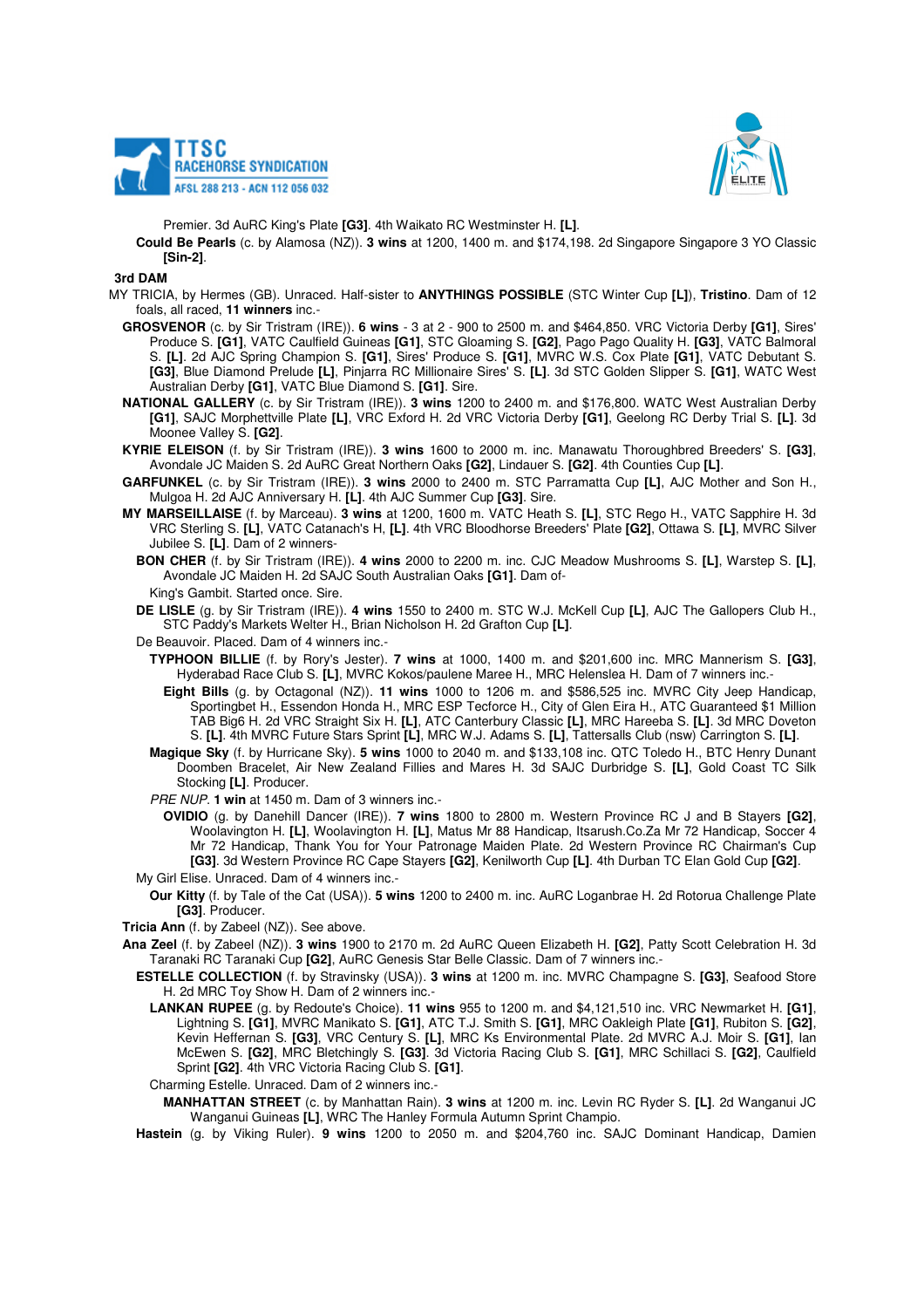



Grantham's 30th H., Stellar Homes Handicap, Yalumba H. 2d SAJC Tokyo City Cup **[L]**. Saigon Moonlight. Unraced. Dam of 3 winners inc.-

**MONSIEUR GUSTAVE** (g. by Al Maher). **6 wins** at 1200, 1400 m. and \$338,900 inc. Ipswich TC Eye LIner S. **[L]**, Sunshine Coast TC Glasshouse H. **[L]**, BRC Natural Pest Control Qld Benchmark 80 Handicap, Coke Zero Class 3 Plate. 3d BRC Buffering Quality Handicap.

CONCIA. **2 wins** at 1200 m. Dam of 4 winners inc.-

- **MAHAYA** (f. by Sir Tristram (IRE)). **5 wins** 1350 to 2400 m. and \$602,430. AJC Oaks **[G1]**, Craven Plate **[L]**, Geelong RC Oaks Trial S. **[L]**, AJC De Bortoli H., STC Free Day H. 2d VRC Oaks **[G1]**. 3d STC Rawson S. **[G1]**, Tea Rose S. **[G2]**. 4th STC BMW - H.E. Tancred S. **[G1]**, AJC Light Fingers S. **[G3]**. Dam of 2 winners inc.-
- SHAKILA. Won SAJC Prettejohns Nursery 3 YO H. (2014 m.). 3d SAJC Blackwell 1MW H. Dam of-
	- **Husskila** (f. by Hussonet (USA)). 2d VRC Better Draw H., MRC Glenfern Plate. 3d VRC Thoroughbred Breeders' S. **[G3]**, MVRC Alternate Rail Plate. 4th VRC Red Roses S. **[L]**.
- **SHADEA** (f. by Straight Strike (USA)). **2 wins** at 1200 m. at 2 and \$226,266. STC Sweet Embrace S. **[G3]**, Capital Parkroyal H. 2d AJC Champagne S. **[G1]**, AJC Sires' Produce S. **[G1]**. 3d Tattersalls Club (nsw) Roman Consul S. **[G3]**, STC Winter H. **[L]**. 4th AJC Warwick S. **[G2]**, STC Silver Slipper S. **[G2]**, MVRC Laurent Perrier **[G2]**, Gold Coast TC Magic Millions Classic **[RL]**. Dam of 7 winners inc.-
	- **LONHRO** (c. by Octagonal (NZ)). **26 wins**  2 at 2 1100 to 2000 m. and \$5,790,510 inc. VRC Australian Cup **[G1]**, AJC Queen Elizabeth S. **[G1]**, George Main S. **[G1]**, Chipping Norton S. **[G1]**, VRC L.K.S. Mackinnon S. **[G1]**, STC George Ryder S. **[G1]**, George Ryder S. **[G1]**, MRC Caulfield Guineas **[G1]**, Caulfield S. **[G1]**, Caulfield S. **[G1]**, C.F. Orr S. **[G1]**, AJC Stan Fox S. **[G2]**, Warwick S. **[G2]**, Hobartville S. **[G2]**, Royal Sovereign S. **[G2]**, MRC St George S. **[G2]**. Sire.
	- **NIELLO** (c. by Octagonal (NZ)). **4 wins** 1100 to 2000 m. and \$977,370. AJC Spring Champion S. **[G1]**, STC Rosehill Guineas **[G1]**, Canterbury Guineas **[G1]**, AJC Kindergarten S. **[G3]**. 2d Newcastle JC Spring S. **[G3]**. 3d AJC Warwick S. **[G2]**, Tattersalls Club (nsw) Chelmsford S. **[G2]**, STC Todman Slipper Trial **[G2]**. 4th AJC Hobartville S. **[G2]**, STC Premiere S. **[G2]**. Sire.
	- **SHANNARA** (f. by Octagonal (NZ)). **4 wins** 1300 to 1500 m. and \$423,580. Scone RC Dark Jewel Classic **[L]**, Hawkesbury RC Safilo Cup **[L]**, AJC Randwick Betting Auditorium H., STC Nepean Engineering H. 2d AJC James H.B. Carr S. **[L]**, Angst Quality H. **[L]**, Scone RC Dark Jewel Classic **[L]**. 3d ATC Emancipation S. **[G2]**. 4th ATC Emancipation S. **[G2]**, STC Research S. **[G3]**, ATC Golden Pendant **[G3]**. Producer.

SIBYLLINE. **1 win** at 1200 m. 2d STC 2 YO Fillies Conditions H. Dam of 4 winners inc.-

**Gergis** (g. by Viscount). **7 wins** - 2 at 2 - 1300 to 1600 m. and \$422,800. AJC Bigpond Sport H., Equal H., Arrowfield Stud H., Waterloo H., Tooheys New H., Moorebank Welter H., STC Rosehill Gardens Events H. 3d Hawkesbury RC Hawkesbury Gold Cup **[G3]**. 4th STC Civic S. **[L]**, Premier's Cup **[L]**, Hawkesbury Guineas **[L]**.

O'Giselle. Unraced. Dam of 2 winners inc.-

- **ALBRECHT** (c. by Redoute's Choice). **2 wins** at 1250, 1300 m. and \$442,350. ATC Up and Coming S. **[G3]**, Parramatta Leagues Club Handicap. 2d ATC Golden Rose S. **[G1]**, Stan Fox S. **[G2]**, Southern Cross S. **[G3]**. 3d BRC Victory S. **[G2]**, VRC Bobbie Lewis Quality H. **[G3]**. 4th ATC Phar Lap S. **[G2]**.
- Miss Trump. Unraced. Dam of 2 winners inc.-
	- **DIAMOND DECK** (f. by Octagonal (NZ)). Won Hawke's Bay JC Gold Trail S. **[G3]** (1200 m.). 2d QTC Sires' Produce S. **[G2]**, Avondale JC Avondale Fillies' Classic **[L]**. 3d BTC Champagne Classic **[G2]**.

Sedaka. Started 3 times. Sire.

Sir Cambridge. Unraced. Sire.

LES LILAS. **1 win** at 1200 m. 2d VATC Montech H. Dam of 4 winners inc.-

- **REQUIEM** (c. by Danehill (USA)). **4 wins** 1600 to 2500 m. and \$273,255 inc. VRC Hotham H. **[G2]**, SAJC Blackwell Funerals H., MRC Maple H. 2d MRC Herbert Power H. **[G2]**, Geelong Cup **[G3]**. Sire.
- **LAUREL GROVE** (f. by Bluebird (USA)). **2 wins** at 1000, 1300 m. at 2. SAJC Dequetteville S. **[L]**, Kenvain H. 2d SAJC Morphettville Plate **[L]**. 3d MVRC Moet et Chandon S. **[G2]**. 4th VRC Gibson-Carmichael S. **[L]**. Dam of 4 winners inc.-
	- **CAYAMBE** (f. by Danehill (USA)). **3 wins** 1050 to 1600 m. and \$407,300. MRC Sandown Guineas **[G2]**, SAJC Balcrest S. **[L]**, VRC Northland Plate. 2d MRC Kevin Hayes S. **[L]**. 3d VRC Thoroughbred Breeders' S. **[G3]**. 4th VRC Edward Manifold S. **[G2]**, SAJC Breeders' S. **[G2]**, MRC Quezette S. **[L]**.
- Tamarind Tree. Started 3 times. Dam of 3 winners inc.-
	- **DR WELL** (c. by Danehill (USA)). **8 wins** 1650 to 2400 m. and \$1,181,313 inc. Sha Tin Queen Mother Memorial Cup **[HK-3]**, Boundary Street H., Chevalier Construction H., Grass Island H., Happy Valley Europe H., Sha Tin Midland the Best Developer H.

My Tripos. Started 3 times. Dam of-

Jacilo. Started 8 times. Dam of 3 winners inc.-